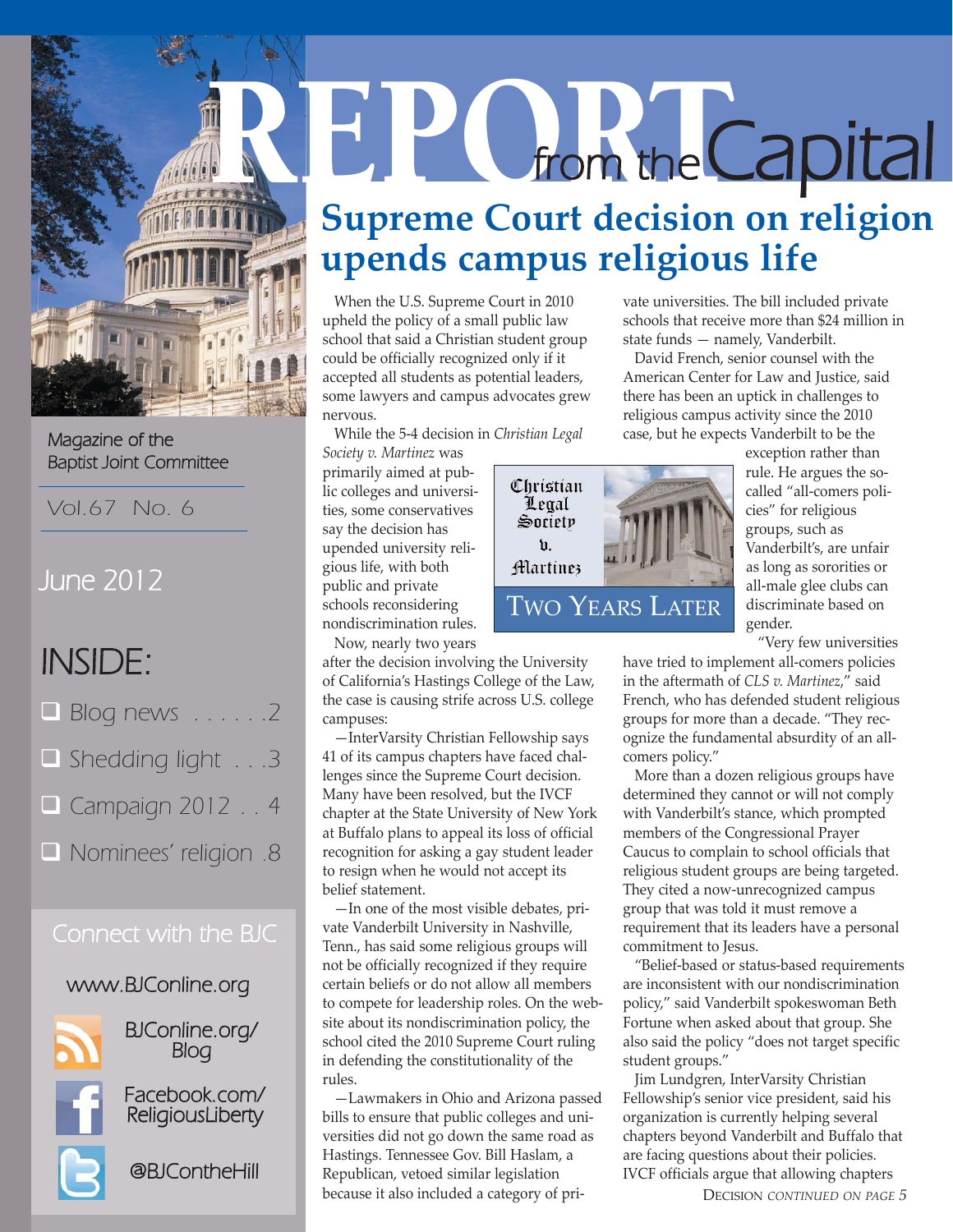# **News from the BJC blog**

To stay informed on the latest church-state news, visit the Baptist Joint Committee's *Blog from the Capital* at **www.BJConline.org/blog**. Updated regularly by **Don Byrd**, it has news and analysis on a variety of stories affecting religious liberty. Here are some recent items, including a way you can participate in the newsgathering process:

**'The six commandments' is no solution**

[A] federal judge in Virginia is urging parties in a Ten Commandments dispute to think outside the box to arrive at a solution. One of his suggestions was the possibility of removing from public school displays the commandments that are explicitly religious in character, leaving a display of only six



commandments (which brings to mind a scene from Mel Brooks' *History of the World: Part I*).

Church-state experts weighing in don't sound optimistic that this would be a practical or acceptable answer to the problem. *The Roanoke Times* reports:

*Charles Haynes, a senior scholar with the First Amendment Center, said the compromise is unlikely to appeal to either side.*

*"I don't think it cures the problem," Haynes said. "In fact, it may make it worse, because for many Christians, to somehow edit the commandments would be an offense to their faith." ...* 

*"It's the worst of both worlds," Haynes said. "It keeps the scriptures on the walls as a government-sanctioned message, but it truncates the scriptures and distorts their message."*

Meanwhile, columnist Ted Biondo suggests the plaintiffs challenging the display are responsible for cutting the religion out of the Ten Commandments. But, it's the display's defenders that argue the Ten Commandments' historical, legal significance (not its religious significance) justifies the posting. So which side is secularizing this sacred text?

### **Judge rules Sussex County prayer practice likely unconstitutional**

Far be it from me [Don Byrd] to recommend a person spend time out of their busy day to slog through a judicial opinion on church-state matters. That's what you count on me for, right? But if you are interested in the issue of legislative prayer — that is, official prayer opening government meetings — you should take a few minutes to read the opinion filed [May 15] enjoining the Sussex County (DE) Council from implementing their prayer practice because it is likely to be found unconstitutional. The discussion section (pages 7-16) offers an especially clear explanation of the issues involved and the precedent controlling, without losing the complexity or delicacy of the analysis.

The bottom line  $-$  for those who still would rather not  $(I)$  $can't$  blame  $you$   $-$  is that while the Supreme Court has left a broad opportunity for government bodies to open meetings with prayer, there are limitations that keep the state from crossing the line into endorsement of a particular faith. Here, Sussex County's Council delivered a distinctly

Christian prayer (The Lord's Prayer) before most every meeting. That close affiliation with the Christian faith, the court rightly concludes, runs afoul of the First Amendment.

*The fact that The Lord's Prayer has been the only prayer recited at the beginning of*

*Council meetings for over six years is likely to be found to demonstrate that the Council gives Christianity an unconstitutionally preferred status, sending a message to meeting attendees that the Council is promoting the beliefs of Christianity. ...*

The defense in this case offered up the troubling argument that perhaps The Lord's Prayer was not in fact distinctly Christian, and they argued that to improperly advance religion, the Council would have to have actively proselytized. The judge rejected both arguments ... In issuing the injunction that would halt the practice, the judge delayed its effect for a month to give the parties time to work out a solution.

### **A campaign on issues?**

It's nice to see both President Obama's and presumptive Republican nominee Mitt Romney's campaigns decry the use of religion in attacking the opposition. *The Los Angeles Times* reports that on the heels of Romney's refusal of a renewed Rev. Jeremiah Wright line of criticism, David Axelrod has likewise said Romney's faith is not appropriate campaign fodder.

*Obama campaign senior advisor David Axelrod said Sunday [May 20] that Mitt Romney's Mormon religion was off-limits in Democratic strategies for the campaign.*

*"We've said that's not fair game," Axelrod said on CNN's "State of the Union with Candy Crowley."*

*... When the GOP proposal from a "super PAC" emerged last week, Romney was quick to distance himself from the conservative group.*

*"I want to make it very clear I repudiate that effort," Romney told reporters at a campaign stop in Jacksonville, Fla., ... "I think it's the wrong course for a PAC or a campaign. I hope that our campaigns can respectively be about the future, and about issues and about a vision for America."* 

As the 2012 election approaches, a recurring feature of the blog will be excerpts from candidates' own words on religious liberty. As candidates for office in your state or congressional district discuss those issues, send their comments to Don Byrd at **don.byrd@comcast.net**.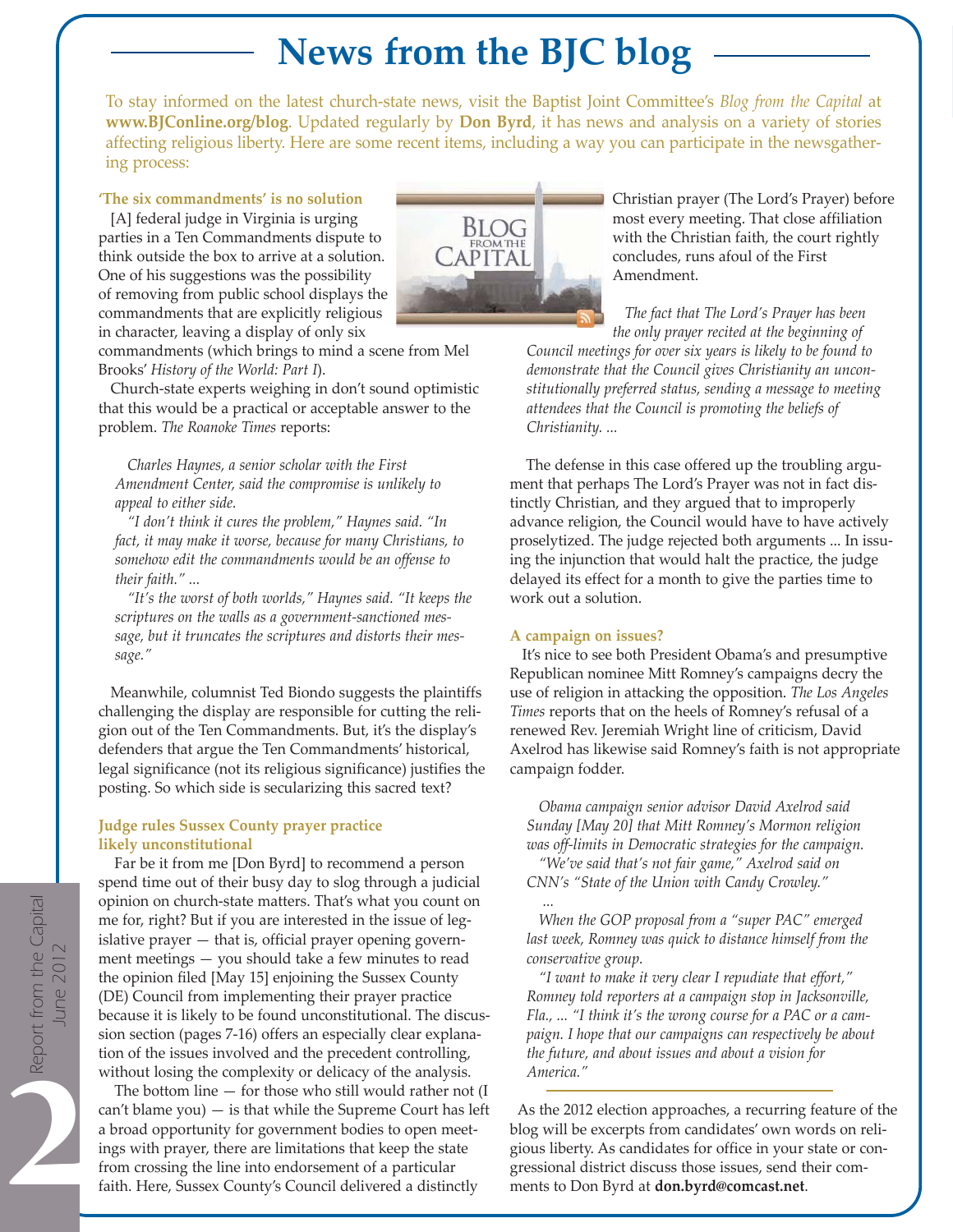# **Shedding light, not bringing heat** REFLECTIONS

Less than six months out from the 2012 fall elections, religion continues to be a part of the campaigns. I predict it only will accelerate.

Four years ago I offered this conundrum as a challenge: "How do we uphold the institutional separation of church and state, while affirming the relevance of candidates' religion to politics, without imposing a religious test for public office?" And I might add, how do we do it with civility, integrity and with an eye to encouraging shedding of light rather than turning up the heat in the public square? These continue to be nettlesome questions.

For me, two overarching principles are always in play here: First, although the U.S. Constitution's ban on religious tests for public office addresses only formal, legal qualifications and constrains only government, the electorate should make every effort to embrace the spirit, as well as the letter, of the no-test clause. This means that discussing the candidate's religion should be permissible but never mandatory. Nonbelievers and persons of faith who are uncomfortable discussing their religion in public should not be prejudiced in the political arena. The most outwardly religious candidate is not necessarily the best qualified leader of our secular government and religiously plural country.

Second, when religion is discussed or taken into account, it is essential to ask about how the candidate's religious views will impact public policy positions and leadership competence. It's important always to ask the question: "What difference will it make?" It is not only unhelpful but terribly invasive to launch a theological inquiry isolated from policy questions and issues that matter in governing.

Both of these tenets, it seems to me, continue to be violated. Gov. Mitt Romney's membership in The Church of Jesus Christ of Latter-day Saints raises the religious test issue front and center. A recent poll reflected about 20 percent of registered Republicans say they would not vote for a Mormon under any circumstances. About one in three evangelicals claim they will not pull the lever for a Mormon. This kind of religious bigotry was apparent when, calling Mormonism a "cult," the Rev. Robert Jeffress, pastor of First Baptist Dallas, brazenly dismissed Gov. Romney's candidacy simply because he was a Mormon without drawing any connection between his religious beliefs and his fitness for office. In fact, this attitude is so widespread that even the secular left has joined with the religious right. Talk show host Bill Maher called

Mormonism a "cult" in May. ("Cult" is one of the most inflammatory words in our religious lexicon. It does nothing but heap opprobrium on somebody else's beliefs and practice and even suggests that it's not even a "religion" worthy of constitutional protection or acceptance. Let's get rid of the word!)

Of course, President Barack Obama is not immune from a *de facto* religious test. And to make matters worse, it's often a lie. Nearly one in five Americans say they believe that the president is really a Muslim. Of course, he is not. He is a Christian and a member of the United Church of Christ. And, as Gen. Colin Powell said four years ago, "What if he is [a Muslim]? Is there something wrong with being Muslim in this country? The answer's no, that's not America."

The second principle is also being flouted. The president's association with the Rev. Jeremiah Wright was sought to be brought up again by a Republican strategist, Fred Davis, who wrote an extensive memo supporting an ad campaign to discredit the president with guilt-by-association tactics. Laudably, Gov. Romney put the quietus on that effort.

Sure, where candidates choose to worship and whom they select as spiritual mentors is not completely irrelevant. It is part of the mix that makes up a candidate's character. But we should indulge a strong presumption against making such things a campaign issue. This is particularly the case where the candidate, such as President Obama, has repudiated much of the inflammatory rhetoric that Wright preached over the years.

Indeed, we should bend over backwards to permit candidates to worship freely without having to pay a political price if they happen to choose a pastor that is controversial or given to immodest rhetoric. And it's good to encourage candidates to hear prophetic preaching when they worship. Strapping candidates with isolated, out-of-context statements of their pastors and spiritual advisers will have the effect of encouraging candidates to avoid the prophetic pulpit and favor less-trenchant forums of preaching.

We are fortunate to live in a country that welcomes religion into the public square and on the campaign stump. Let's not abuse it. Get to know the candidates by listening to their story, including their religious pilgrimage; but, don't make it a litmus test one way or another. And, treat religion with respect and civility — always demanding the truth and respecting our religious diversity. Our religion and our politics will be the better for it.



**J. Brent Wal** Executive Director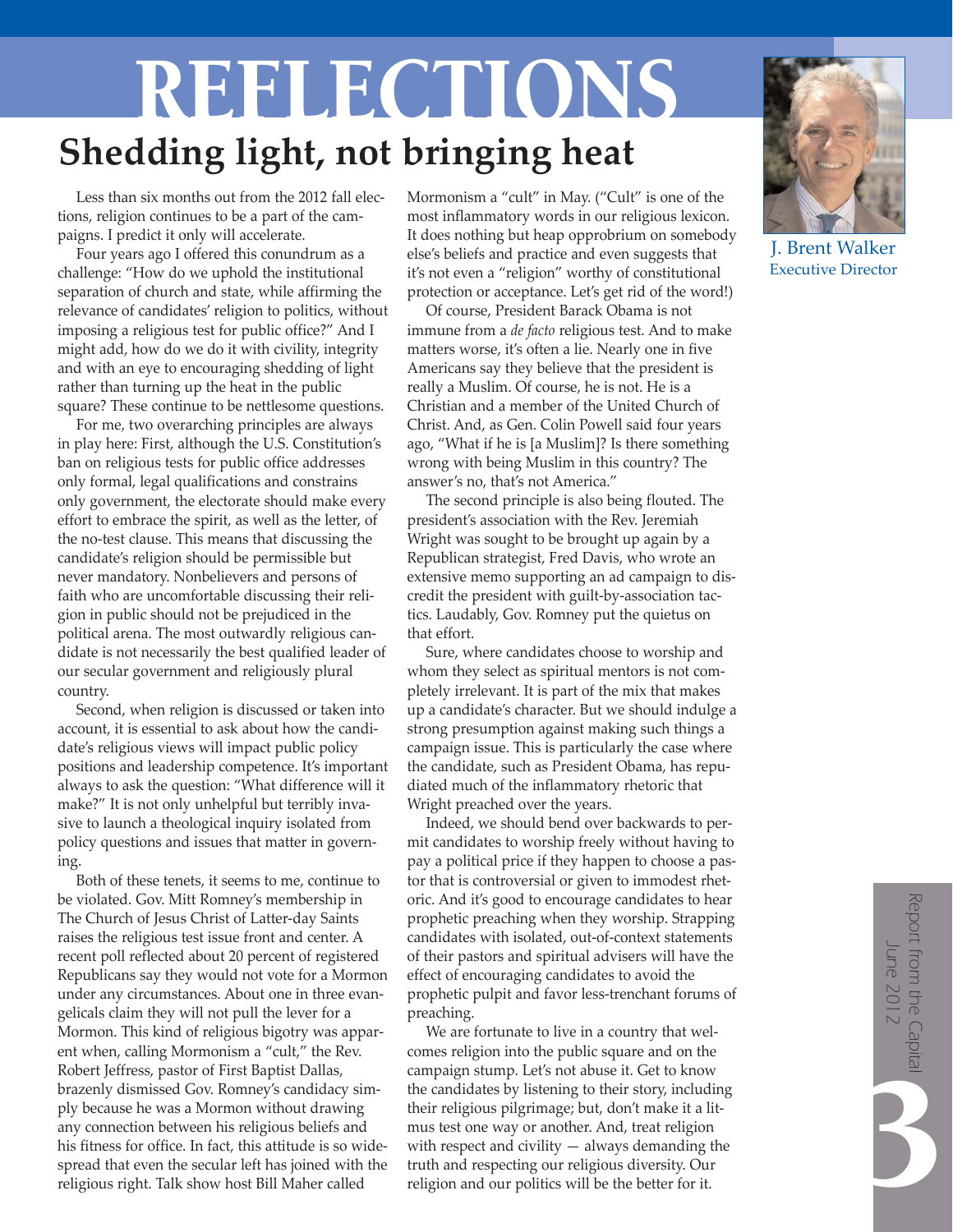# **ice of the California** for a totally secularized chairman of the board for the **Churches tread lightly on p**

With the 2012 election less than six<br>
months away, contribution are get<br>
ting the message<br>
that Americans want religion out<br>
of politics But that does not tion less than six months away, congregations are getting the message of politics. But that does not mean they plan to keep mum in the public square.

Instead, they are revamping how congregations mobilize

voters by focusing on a broader set of issues than in the past. Preachers are

largely avoiding

the political fray, and hotbutton social issues are relegated to simmer in low-profile church study groups.

Why? For one, Americans are growing impatient with religious politicking: 54 percent want houses of worship to keep out of politics (up from 52 percent in 2008 and 43 percent in 1996), according to the Pew Forum on Religion & Public Life. Churches seem to be responding.

"The biggest change we see is a drop-off in the percentage of people saying they hear politics from the pulpit," said David Campbell, a University of Notre Dame political scientist whose Faith Matters project tracked 3,100 people over five years.

"It's been happening everywhere," Campbell added. "People say they don't want to hear about politics in church, and they're actually hearing less of it." Still, that does not

mean the public is

clamoring for a totally secularized public square. Some believe the backlash is against a particular type of religious activism that aligns closely with one party's agenda or set of candidates.

"When people say they want religious organizations out of politics, they mean religious organizations telling people who to vote for," said Gordon Whitman, director of public



policy for PICO, a national network of more than 1,000 faith-based organizations. "We find ... lots of consensus that our religious values should inform our positions on issues."

In April, PICO launched a national campaign to enlist congregations in registering low-income voters and championing multiple issues of "economic justice." Missouri pastors are now leading efforts to cap payday lending rates at 36 percent. Minnesota clergy are rallying parishioners and others to oppose a new voter ID initiative, which they say would disenfranchise lowincome residents and others who lack state-issued ID cards.

For religious conservatives, social issues still matter in 2012, but they are not always being billed as top priorities.

Hispanic evangelicals, for instance, criticized President Obama in May for supporting same-sex marriage and remain opposed to abortion on demand. But those concerns will not trump the more pressing matter of immigration reform, which could lead to endorsements for Obama and Democrats running for Congress.

That's according to Miguel Rivera,

chairman of the board for the National Coalition of Latino Clergy and Christian Leaders, whose membership includes leaders from 16,000 churches.

"We are very happy with the outcome of the referendum (banning gay marriage) in North Carolina," Rivera said. "But we hope our politicians will understand that this type of agenda is no longer accept-

able if we want our country to unite again and work for the betterment of our communities."

The National Association of Evangelicals plans to use

soft-sell techniques in mobilizing its 45,000 churches to impact votes. Churches will not receive candidate scorecards, which "are often thinly disguised partisan devices," according to Galen Carey, NAE's vice president for government relations. Instead, they will be equipped with resources for studying what the Bible says about such issues as immigration and marriage.

"Churches are wary of becoming involved in a very partisan way, or campaigning on issues that might be controversial, because their mission is to reach their whole communities," Carey said.

Religious involvement in partisan politics is driving Americans, especially those under 35, away from organized religion, according to Campbell. Some rising evangelical leaders see this young adult drift, documented in this year's Millennial Values Survey, as a factor that makes nonpartisanship a practical necessity for churches seeking to grow and thrive.

"The last generation of Christians saw (the two major parties) as strategic allies in pushing their agendas," said Jonathan Merritt, the 29-year-old evangelical author of *A Faith of Our Own: Following Jesus*

Report from the Capital June 2012 June 2012

4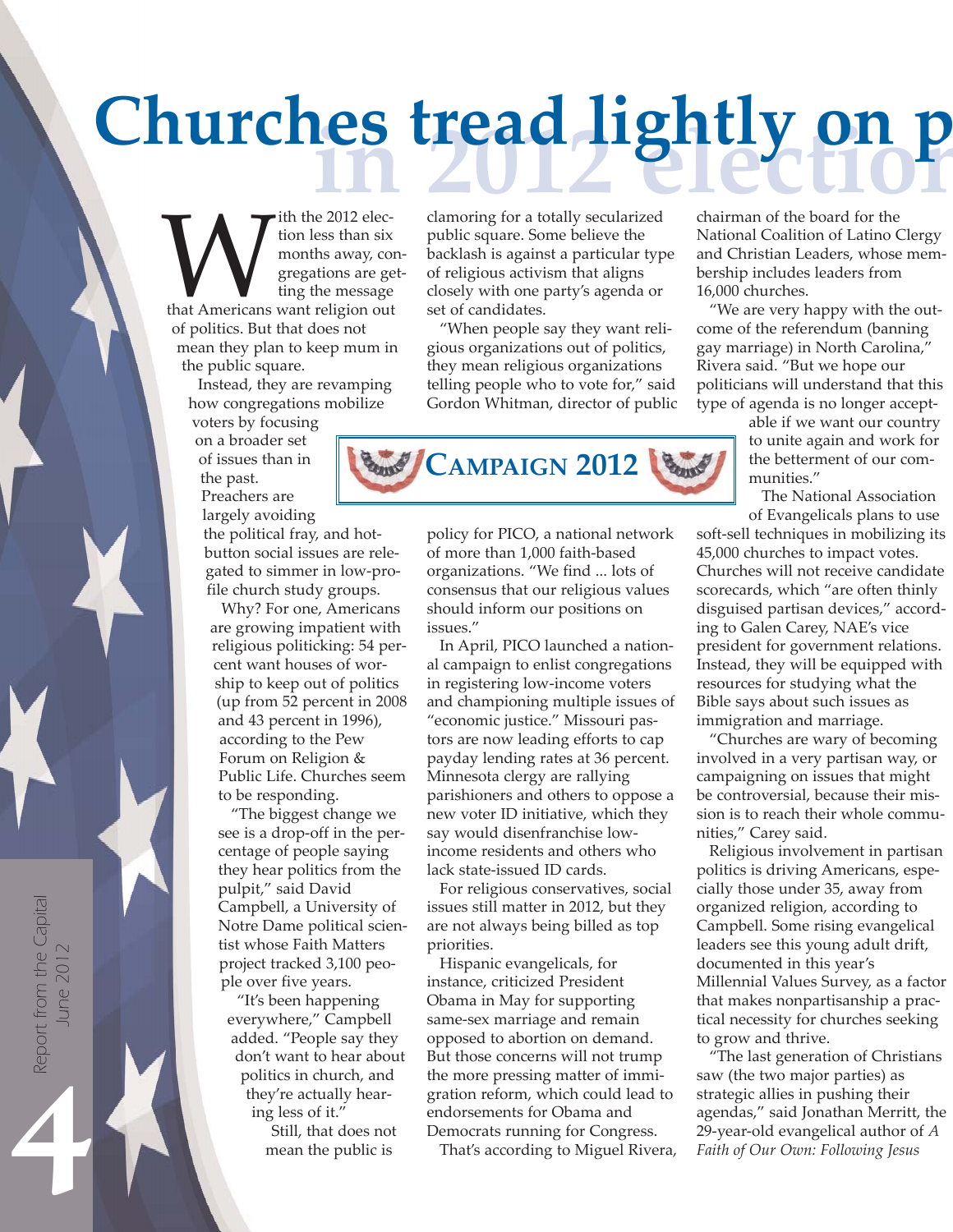# **h**<br>B **politics**

*Beyond the Culture Wars*. "The next generation is reconsidering how that has blinded us and harmed us."

Being nonpartisan is proving a tricky task in the political arena. Example: When Pastor Paul Slack of New Creation Church in Minneapolis makes a faithbased case against a voter ID initiative in Minnesota, he frames it as fighting against a GOP agenda.

"It's politically motivated," Slack said at an April press conference. "Voter ID is designed intentionally to make it harder for certain Minnesotans to vote. ... We need to get more people at the polls so they can take part in sharing the common life together because that is indeed a value of our faith."

Come October, however, all bets for nonpartisanship will be off, at least in churches participating in Pulpit Freedom Sunday. The Alliance Defense Fund is urging pastors to preach Oct. 7 on political issues and endorse specific candidates in defiance of Internal Revenue Service codes for tax-exempt institutions. More than 250 pastors have already signed up, including Ron Johnson Jr., senior pastor of Living Stones Church in Crown Point, Ind.

Churchgoers "have the opportunity to vote with their feet," said Johnson, who preached in 2008 on why voting for Obama would be immoral. He's now running for state representative.

"If they don't like the messaging, then they don't have to worship in our congregation."

—*G. Jeffrey MacDonald, Religion News Service*

### **DECISION** *CONTINUED FROM PAGE 1*

to determine how to pick their leaders helps maintain their values.

"We just want to have a place on college campuses and allow our perspective to be there in the kind of mix of ideas and beliefs," said Lundgren. "We think that's part of what a great college education is about."

Robert Shibley, senior vice president of the Foundation for Individual Rights in Education (FIRE), said the Vanderbilt controversy confirms what his organization cautioned against after the Hastings case when it wrote 271 schools to say the decision did not require a policy change on their campuses.

"This is along the lines of what I feared, that Vanderbilt is effectively establishing that some religions are acceptable on its campus," he said, "and others are now beyond the pale at Vanderbilt."

Although there have not been wholesale changes across academia, there has been substantial debate over potential or actual policy changes on some campuses.

Jeremy Tedesco, senior counsel for the Alliance Defense Fund, sees the *Martinez* decision "lurking in the background" of other cases. He filed suit in February on behalf of the Christian antiabortion group Make Up Your Own Mind at the University of North Carolina-Greensboro. The group did not receive official school recognition because it would not agree to accept non-Christian members, according to *The (Greensboro) News & Record.* The university does allow student religious and political organizations to exclude those who do not share their beliefs, but the school decided the group did not fit either category.

"We don't want the government determining whether a group is or is not religious," Tedesco said.

According to The Associated Press, the school has since officially recognized Make Up Your Own Mind, saying school officials misinterpreted the university's nondiscrimination policy; the ADF dropped the lawsuit.

The University of North Carolina at Chapel Hill, which last fall permitted the Christian singing group Psalm 100 to retain its recognition after a dispute over its exclusion of a gay member, is now reviewing its nondiscrimination policy.

The Baptist Joint Committee filed a friend-of-the-court brief in the Supreme Court case. Joined by The Interfaith Alliance Foundation, the brief said student clubs at Hastings should have the ability to organize around common interests without having to accept the all-comers policy in order to gain access to the school's public forum. The brief urged the Court to avoid rendering a decision that sanctions either direct funding of a private religious organization or that unduly curtails the expressive association rights of organizations.

The BJC's position primarily concerned religious groups' "equal access" to public forums and facilities generally available to nonreligious groups but only so far as government stays out of the business of funding religion. At Hastings, official recognition included the ability to apply for university funding.

5Report from the Capital June 2012

The Christian Legal Society chapter at the center of the Supreme Court case became so small when it lost recognition that it no longer exists, said Kim Colby, senior counsel with the CLS' Center for Law and Religious Freedom. Other chapters have been questioned without losing their status.

"If you can give a broad exemption to the fraternities and sororities, you can give a narrow exemption to the religious groups," she said.

—*Adelle M. Banks, Religion News Service & Staff Reports*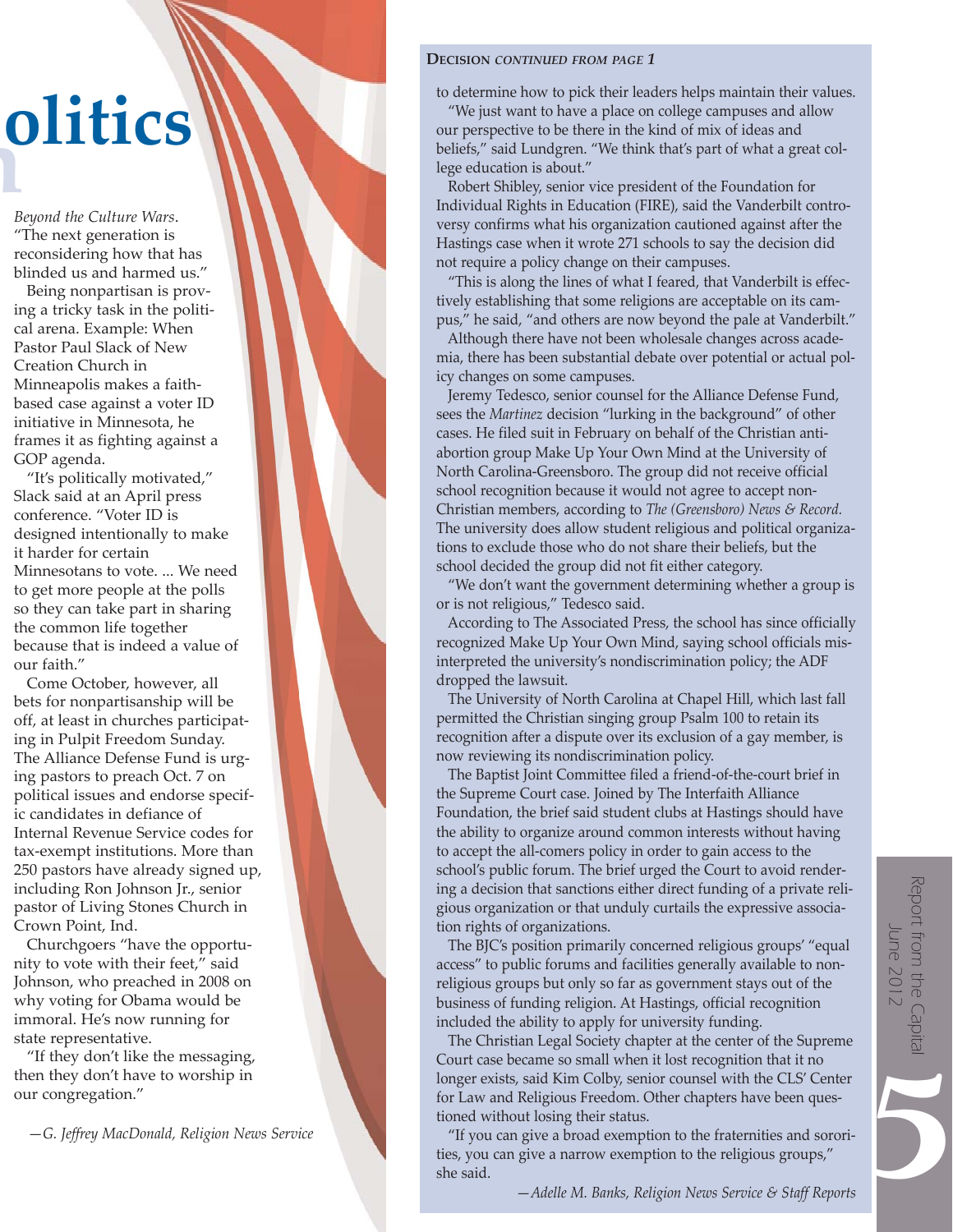

K. Hollyn Hollman General Counsel

For additional resources on church electioneering, visit **BJConline.org/ electioneering**

Report from the Capital<br>June 2012

# HollmanREPORT **Churches and political campaigns**

In an election year, many people feel the heightened sense of responsibility that comes with living in a democracy. We all should. Despite the problems of excessive partisanship, negative campaigning and corporate influence over our elections, the right to vote and get involved in campaigns is a privilege that shouldn't be taken for granted.

For church leaders, election season brings special challenges. While church members often differ on specific political issues and candidates, some congregants put their pastor in a tough position by bringing their politics to church with the expectation that he or she will bless their views. That said, the First Amendment's religious freedom guarantees limiting the government's involvement in religious institutions *—* separating the institutions of church and state *—* do not mean that churches and their members have no role in influencing the law. Navigating the waters of political influence and church leadership may not always be easy, but doing so carefully is necessary for the benefit of the churches and the state. Fortunately, good resources are available to help chart a reasonable course.

Anytime a church gets involved in a public policy debate, it should be careful to maintain an independent voice and avoid partisanship. In addition to ethical and practical reasons, there are legal considerations. While the First Amendment protects the freedom of religion and speech that churches enjoy, tax laws govern entities that receive favorable tax treatment by limiting lobbying and banning electioneering. The ban on electioneering comes from the statutory language that provides for the nonprofit status that most houses of worship claim.

Internal Revenue Code 501(c)(3) defines taxexempt organizations as follows:

Corporations, and any community chest, fund, or foundation, organized and operated exclusively for religious, charitable, scientific, testing for public safety, literary, or educational purposes, ... no part of the net earnings of which inures to the benefit of any private shareholder or individual, no substantial part of the activities of which is carrying on propaganda, or otherwise attempting, to influence legislation (except as otherwise provided ...), and which does not participate in, or intervene in (including the publishing or distributing of statements), any political campaign on behalf of (or in opposition to) any candidate for public office.

For years, Rep. Walter Jones, R-N.C., has made various, and unsuccessful, attempts to remove the restrictions on electioneering. He and his allies have persisted in mischaracterizing the prohibition as an assault on churches' First Amendment rights of free speech, free association and free exercise of religion. The BJC has opposed such attempts and has encouraged our supporters, including church leaders, to educate themselves on the many ways to communicate their political convictions in the marketplace of ideas within legal and ethical boundaries.

In reality, the First Amendment broadly protects religious organizations' rights to free speech and expression. Church leaders are free to speak openly about matters of important public policy, even from the pulpit, and there are a number of other ways church members can get involved in the political process *—* including voter registration drives, hosting nonpartisan candidate forums, and *—* as the statute recognizes *—* even a certain amount of issue lobbying. Churches, however, may not directly intervene in a political campaign (e.g., by using church resources to support or oppose a specific candidate or formally endorse or oppose a candidate for office).

A pastor who uses the church to urge congregants to vote for a particular candidate jeopardizes the church's tax-exempt status. This does not mean that a pastor cannot urge political action on a moral or social issue. The complexity arises when issue advocacy leads to participation in a political campaign on behalf of (or in opposition to) any candidate for public office. Recently, in light of President Obama's statement of support for marriage equality, some churches turned their issue advocacy about marriage into a campaign to defeat the president, resulting in a call for IRS investigations.

The assertion is false that the  $501(c)(3)$  prohibitions amount to "targeted censorship of churches." The ban on electioneering does not single out houses of worship; it applies to all similarly organized charitable organizations. Opponents of the law rarely mention that tax-exemption is a special benefit  not a right *—* that churches are free to decline if they wish to engage in political campaigning. You can read more in the IRS church guide, available online at www.BJConline.org/electioneering.

Despite some high-profile counter examples, most worshippers do not wish for their religious leaders to instruct them on how to vote or use their tithes to support partisan politics. Church leaders do well to exercise their freedom responsibly to preserve their public witness.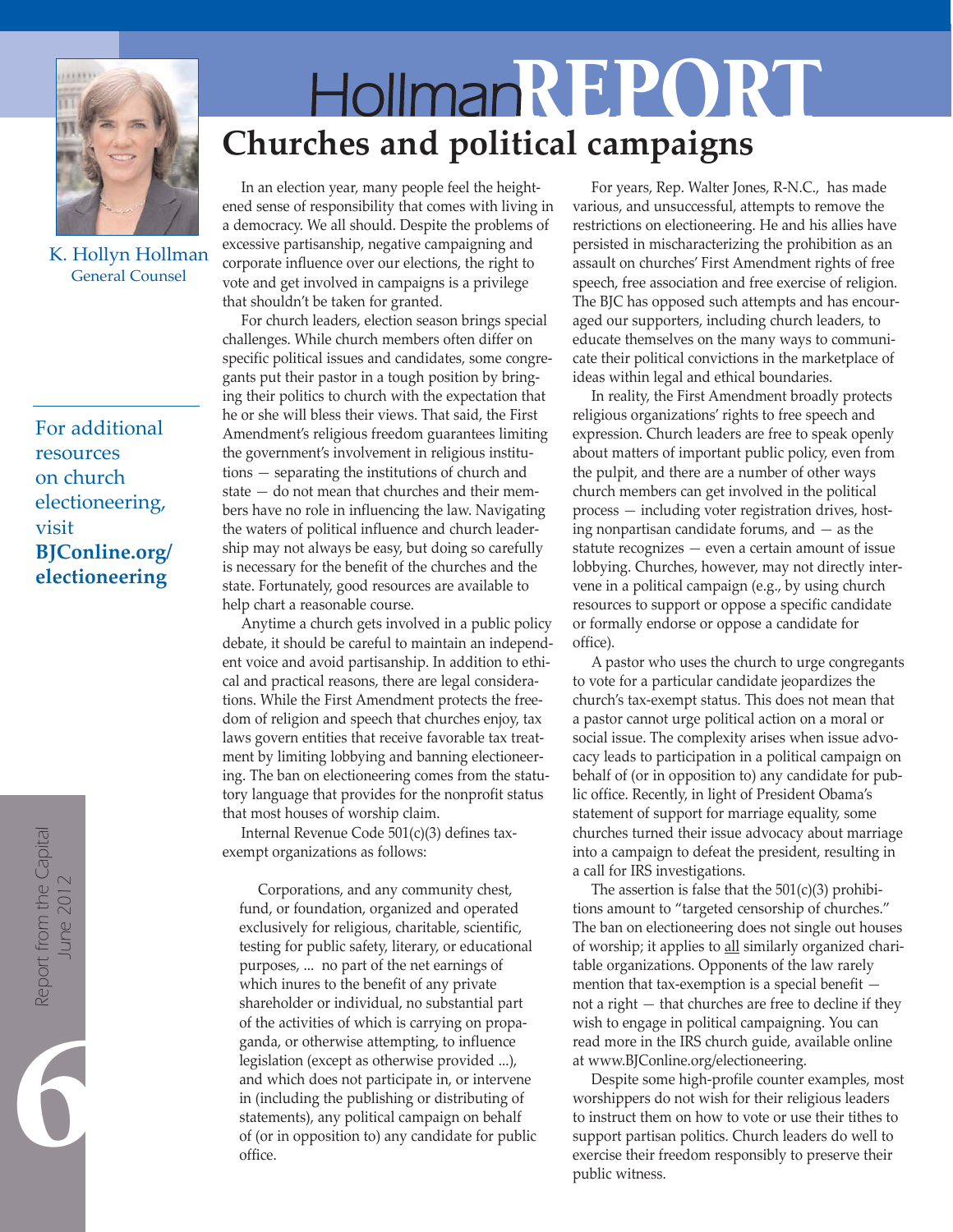# ENST

# **BJC welcomes summer intern**

The Baptist Joint Committee is pleased to welcome Matthew Lee Boschen of Ashland, Va., as one of our summer interns working alongside our staff in Washington, D.C. Boschen is a rising senior at Hampden-Sydney College, majoring in English and minoring in Religion. He is the son of Kenny and Amy Boschen



and a member of First Baptist Church in Ashland, Va. After graduation, Boschen plans to continue local ministerial work and pursue a career in law.

### **Catholic groups file suit over HHS birth control mandate**

Dozens of Catholic universities, dioceses and other institutions filed lawsuits in courts around the country on May 21 in a coordinated effort, spearheaded by the U.S. hierarchy and Catholic conservatives, to overturn the Obama administration's contraception mandate plan.

The 43 plaintiffs, which include 13 dioceses and the University of Notre Dame, say the mandate forces religious employers to provide contraceptive and sterilization services to employees that violate their beliefs. They say that infringes on First Amendment religious freedom protections, and they charge that the federal government's exemption for religious organizations is too narrow.

"This filing is about the freedom of a religious organization to live its mission, and its significance goes well beyond any debate about contraceptives," said Notre Dame's president, the Rev. John Jenkins, who famously awarded President Obama an honorary degree in 2009 despite anger from U.S. bishops.

The Obama administration and its allies, including some Catholic groups, reject those assertions and say a proposed compromise to the mandate effectively bypasses any entanglement in birth control coverage by faithbased groups.

A spokeswoman for the U.S. Department of Health and Human Services (HHS) told The Associated Press the department does not comment on pending litigation.

It was unclear whether the new lawsuits, which were filed in 12 different federal jurisdictions, would be heard anytime soon or whether they would have any legal impact on the controversial White House plan to have health insurers provide cost-free birth control coverage.

Legal experts noted that the U.S. Supreme Court is expected to rule in June on the constitutionality of the health care reform law, and it could overturn all or parts of the 2010 law and render the latest lawsuits moot.

In addition, the part of the mandate that deals with religious groups does not go into effect for more than a year, and the Obama administration is currently processing feedback from Catholic groups *—* including many who filed lawsuits *—* on how to accommodate their concerns in the final regulation.

Dioceses and many of the groups that filed lawsuits will likely be exempt from the mandate, so the courts may not

grant them standing as plaintiffs.

Jenkins said that the decision to file a lawsuit now, before the birth control policy goes into effect and before the mandate is finalized, was taken because the negotiations could take months, "making it impossible for us to plan for and implement any changes to our health plans by the government-mandated deadlines."

While the lawsuits effectively raise the pressure on the Obama administration in the ongoing negotiations  while raising the profile of the hierarchy's religious liberty campaign this summer *—* the filings also prompted questions about how united the hierarchy is in challenging the administration on the contraception mandate.

Just 13 out of nearly 200 dioceses in the United States are party to the lawsuits. While the Washington-based U.S. Conference of Catholic Bishops is "facilitating and coordinating" the lawsuits, the hierarchy's public policy arm itself has not joined in as a plaintiff.

"Our bases are covered (by these lawsuits). Our concerns are addressed. No need to pile on," Sister Mary Ann Walsh, a USCCB spokesperson, explained.

*—David Gibson, Religion News Service*

# **Pastor is religious freedom panel pick**

President Obama announced plans May 11 to reappoint African-American Baptist leader William J. Shaw to the United States Commission on International Religious Freedom.

Shaw, immediate past president of the National Baptist Convention U.S.A. Inc., was appointed in June 2010 to the nine-

member bipartisan panel charged with monitoring violations of religious freedom worldwide and making foreign policy recommendations based on their findings.

Pastor of White Rock Baptist Church in Philadelphia since 1956, Shaw served as president of the National Baptist Convention U.S.A. Inc., from 1999 to 2009. He has been a leader in the New Baptist Covenant, a movement to unite North American Baptists across racial and geographical lines that resulted in a mass meeting in Atlanta in 2008 and a series of regional gatherings linked by satellite television last fall. Shaw also served on the Board of Directors of the Baptist Joint Committee.

With the recent departure of five commissioners, including Southern Baptist Convention official Richard Land due to term limits, Shaw will be the panel's lone Baptist. Along with Muslim law professor Azizah al Hibri and former GOP congressional counsel Ted van der Meid, he is one of three sitting members with watchdog experience. Current chairman Leonard Leo, executive vice-president of the Federalist Society and a commission member since 2007, steps down at the end of his second term.

Created in 1998, the panel nearly lost funding last year but survived with a three-year extension after a Senate amendment imposed new term limits for commissioners, who are appointed by leadership of both parties in the House and Senate and the White House.

*—Bob Allen, Associated Baptist Press & Staff Reports*



**Shaw**

7